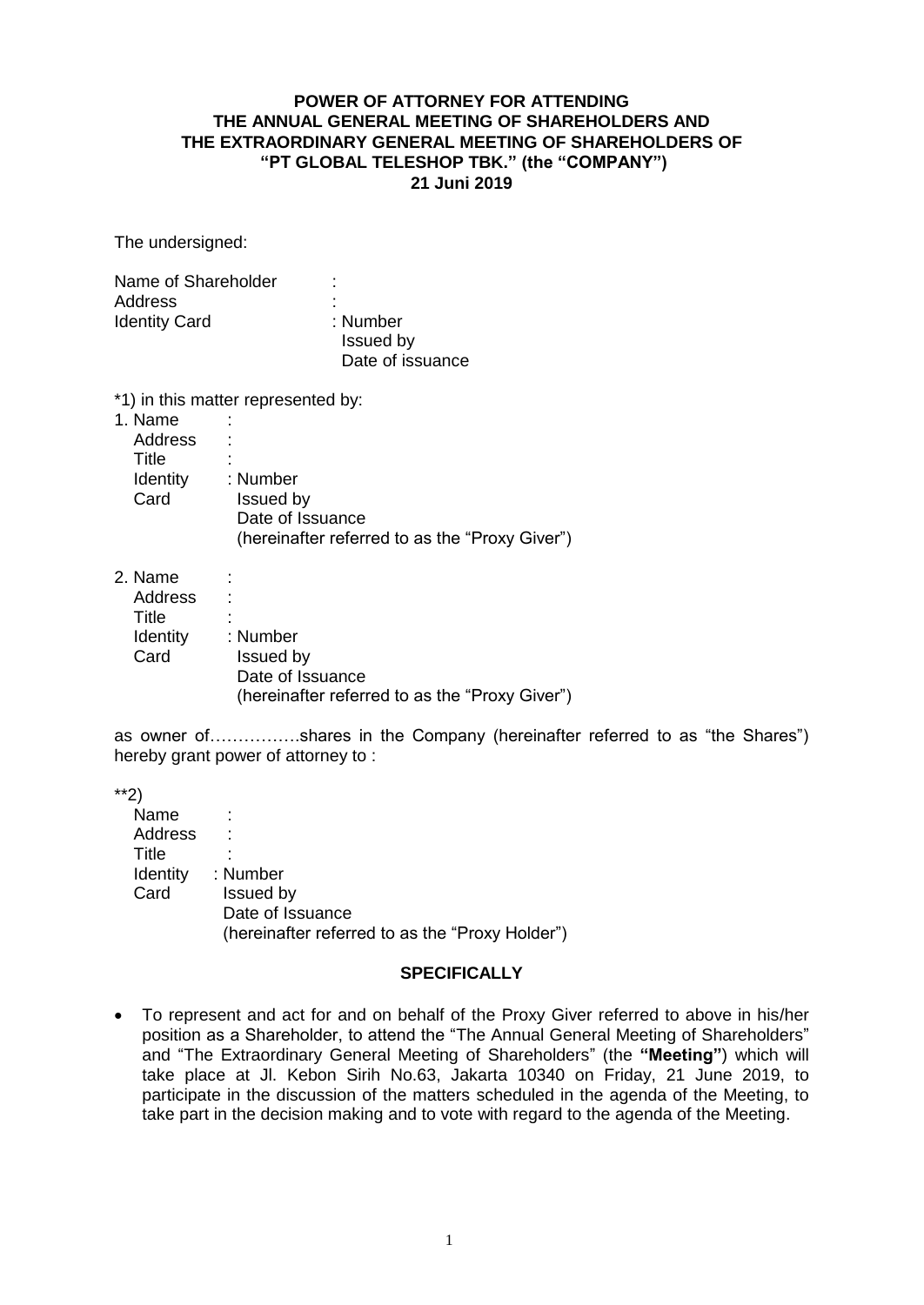I/We direct the Proxy Holder to vote as follows:

## **The Annual General Meeting of Shareholders (AGMS)**

- 1. Approval of the Annual Report of the Company including the Supervisory Report of the Board of Commissioners and the ratification of the Company's Financial Statements for the Fiscal Year ending on 31 December 2018 while also providing a release and discharge (acquit et de charge) to the members of the Board of Directors and the Board of Commissioners of the Company for the management and supervision of the Company which have been implemented during Fiscal Year 2018, as reflected in the Annual Report and recorded on the Company's Financial Statements.
- 2. Approval on the appointment of Public Accountant Kosasih, Nurdiyaman, Mulyadi, Tjahjo & Rekan to audit the Company's financial statements for the financial book 2019 and to grant authority to the Board of Directors of the Company with approval from Board of Commissioner to determine the honorarium and other terms & conditions in relation to such appointment.
- 3. Approval of changes in the composition of the Board of Commissioners and Board of Directors of the Company.
- 4. Approval on the salary (ies) and other allowances extended for the Board of Commissioners and Board of Directors of the Company.
- 5. Approval of Amendment to Article 3 of the Company's Articles of Association to be adjusted to the 2017 Standard Classification of Indonesian Business Fields (KBLI) and not to change the main business activities.